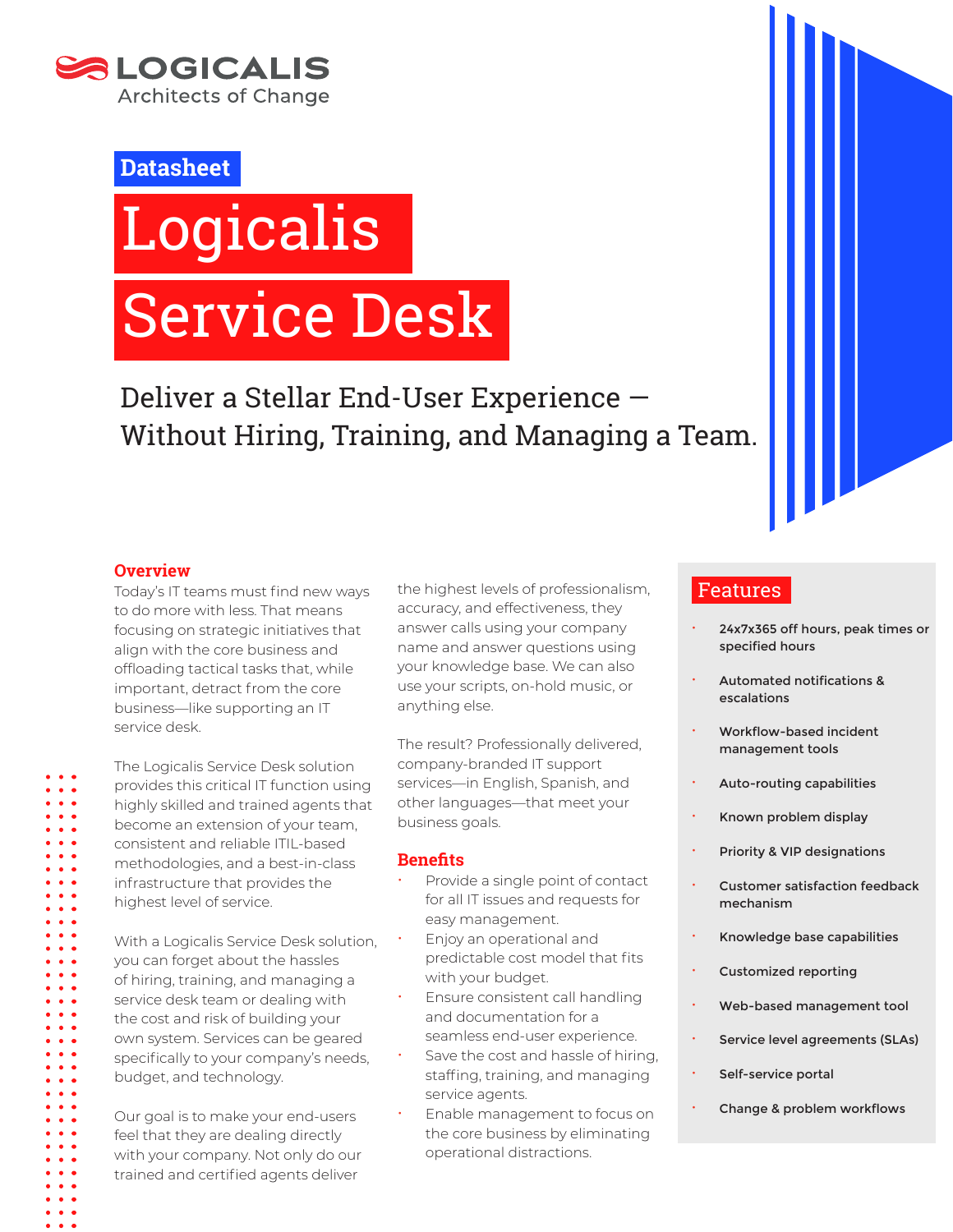#### **Tailored services for a seamless end-user experience.**

The Logicalis Service Desk solution can be tailored to meet your needs.

## **Why Logicalis?**

**70%** first call resolution **97%** customer satisfaction **700,000+** incidents per year **ITIL-certified** processes & management **Help Desk Institute** (HDI) member **19 years** of service desk experience

Base Support: Level 0 First Point of Contact and Level 1 Service Desk Support provides a fast and professional response to all inquiries and a single point of contact for all end-users.

Center of Excellence: To ensure you have the greatest flexibility and highest level of services, we leverage the Logicalis Service Desk Center of Excellence (COE) in South Africa as part of our service. This ensures a higher level of service with a roadmap of innovation and enhanced capabilities.

Global Capability: Our Service Desk offering is designed to support our customers who have a global footprint, giving you the same level of service no matter where you are.

Level 2 Remote Support: We can then tailor your ITIL-based Service Desk solution to serve your organization's goals by adding more in-depth Level 2 Remote Support from agents with expert knowledge of your applications.

ServiceNow Enhancement: We also offer the option to enhance your Service Desk solution with ServiceNow, so you can utilize a full-featured incident management system and have the ability to expand it to other parts of your IT organization. This option, which is backed by our customer success team, ensures you have a consistent Logicalis experience regardless of the service you're using.

#### **Industry-leading service desk toolset for reduced costs**

The Logicalis Service Desk infrastructure relies on industry-leading tools from Cisco, ServiceNow, GoToAssist, and others. This best-in-class infrastructure gives you the highest level of service—without the cost or risk of building your own system.

#### **Built-in redundancy for uninterrupted services**

Logicalis builds redundancy into every part of our Service Desk offerings—from backup power to redundant failover DR to backup devices and locations—to ensure that your service desk is available no matter what happens.

#### **Continuous improvement for quality assurance**

To address any issues and ensure we continue to meet agreed-upon service levels, we hold weekly service review calls with you and your team. We also report on your SLAs and other KPIs monthly to make sure that we're delivering on your expectations.